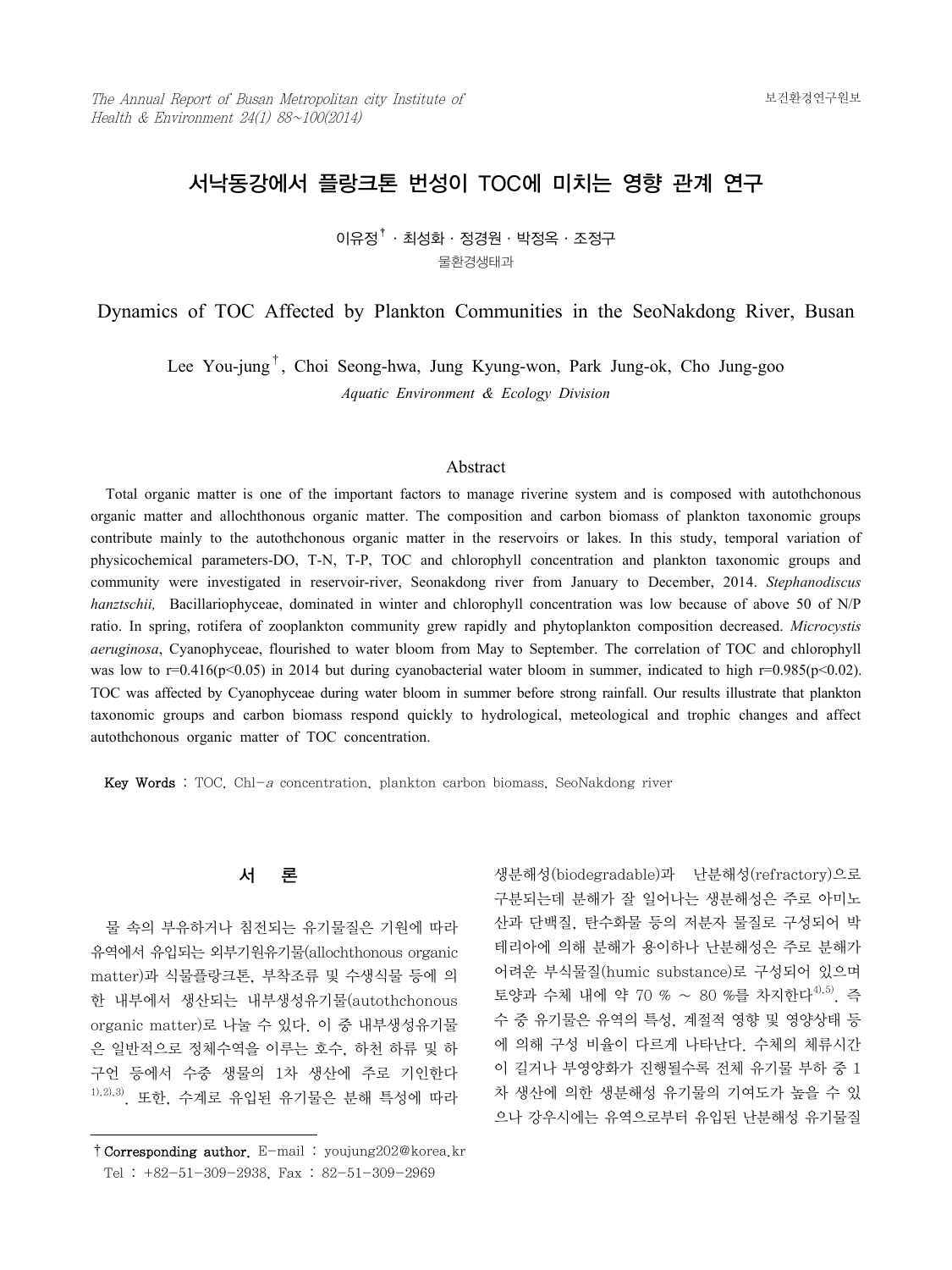의 기여도가 증가할 수 있다.

 플랑크톤은 수생태계 먹이망의 1차 단계에 기여하며 생 태계 전체의 생물 활동에 쓰이는 에너지와 물질을 근본적 으로 제공하고 있다<sup>6), 7</sup>. 플랑크톤 군집의 구성과 군집구 조는 주변 환경의 물리화학적 변화에 민감하게 반응하기 때문에 수생태계의 상태를 반영해주는 생물학적 지표로 이용되고 있다8),9),10). 따라서, 수체의 부영양화가 심화되 거나 환경 조건의 변화에 동식물플랑크톤의 번성 정도가 달라지며 내부생성유기물량에 많은 영향을 미친다<sup>11)</sup>.

 서낙동강은 상하류의 수문에 의해 23.84일의 긴 체류 시간으로 물의 자유로운 흐름이 방해받아 수체가 정체되 고 부영양화가 심한 호소형 하천이다. 이에 서낙동강에 대한 연구는 다양하게 이루어졌다. 강의 부영양화와 정체 수역 특성에 따른 수질의 동태12),13),14), 중금속 분포 15),16),17), 플랑크톤 군집과 대번성 $^{18)$ ,19), 수생식물 $^{20)$ ,21), 수질 개선 방안<sup>22)</sup> 등에 관해 많은 연구가 되었다. 하지만 서낙동강에 대한 유기물 거동이나 내부 또는 외부기원유 기물질에 대한 연구가 미흡한 실정이다. 또한, 국내에서 는 플랑크톤의 시공간적 분포 특성을 위주로 한 연구가 활발히 진행되고 있으나23),24),25),26),27),28) 플랑크톤 생체량 의 유기물 기여도에 대한 연구는 거의 보고되지 않았다.

 따라서, 본 연구는 환경변화를 반영하고 있는 동식물플 랑크톤의 종 조성 및 군집을 조사하여 탄소 생물량으로 환산하였고 분석된 TOC 농도를 이용하여 플랑크톤에 의 한 내부생성유기물에 대한 기여도를 파악함으로써 수계의 수질 관리에 대한 기본 자료가 될 수 있고 수질 관리 목표 설정에 중요한 판단 기준을 제공하고자 하는 데 그 목적 이 있다.

#### 재료 및 방법

#### 연구대상 개요

 서낙동강은 상류에 대저수문과 하류에 녹산수문이 위 치하여 하천의 흐름이 원활하지 못하고정체 수역이 형성 되는 호소형 하천이다. 서낙동강 유역은 맥도강, 평강천 등의 국가 하천과 조만강, 신어천 등의 15개 지방 하천으 로 유역을 형성하고 있으며 유역면적은 303.09  $\mathrm{km}^2$ , 유 로연장 18.5 km, 유역 폭은 최대거리 동서 약 19.8 km, 남북 약 19.5 km로 원형에 가까운 형태를 나타내고 있으 며 이 외에도 자연적으로 형성된 소하천과 농업용수용 농 수로가 복잡하게 형성되어 있다<sup>29)</sup>. 본 연구에서는 서낙동 강 상류에서 하류까지 본류 내 3개 지점을 선정하여 조사 하였으며 자세한 위치는 Fig. 1과 같다.

## 물리화학적 환경요인

 모든 시료는 2014년 1월부터 12월까지 월 1회로 총 12 회에 걸쳐 표층에서 채수하였다. 채취한 시료는 현장측정 기(YSI 556MPS, USA)를 이용하여 수온, 용존산소(DO) 등을 현장에서 측정하였고 4℃이하의 냉암조건에 보관하여 실험실로 운반하였다. 수질오염공정시험기준<sup>30)</sup>, Limnological Analyses<sup>31)</sup>, Standard Method<sup>32)</sup>에 주하여 총유기탄탄 소(TOC), 총질소(T-N), 총인(T-P), 클로로필-a를 분석 하였다. TOC는 TOC analyzer(TOC-L, Shimadzu, Japan)를 이용하여 비정화성 유기탄소법으로 분석하였고 T-N과 T-P는 연속흐름에 의한 측정법(AACS-V, BL TEC)으로 측정하였으며 클로로필-a 농도는 90 % 아세 톤용액에서 엽록소를 추출하여 UV-Spectrophotometer (UV-2450, Shimadzu, Japan)으로 측정한 흡광도을



#### Fig. 1. Map of study sites in the SeoNakdong river.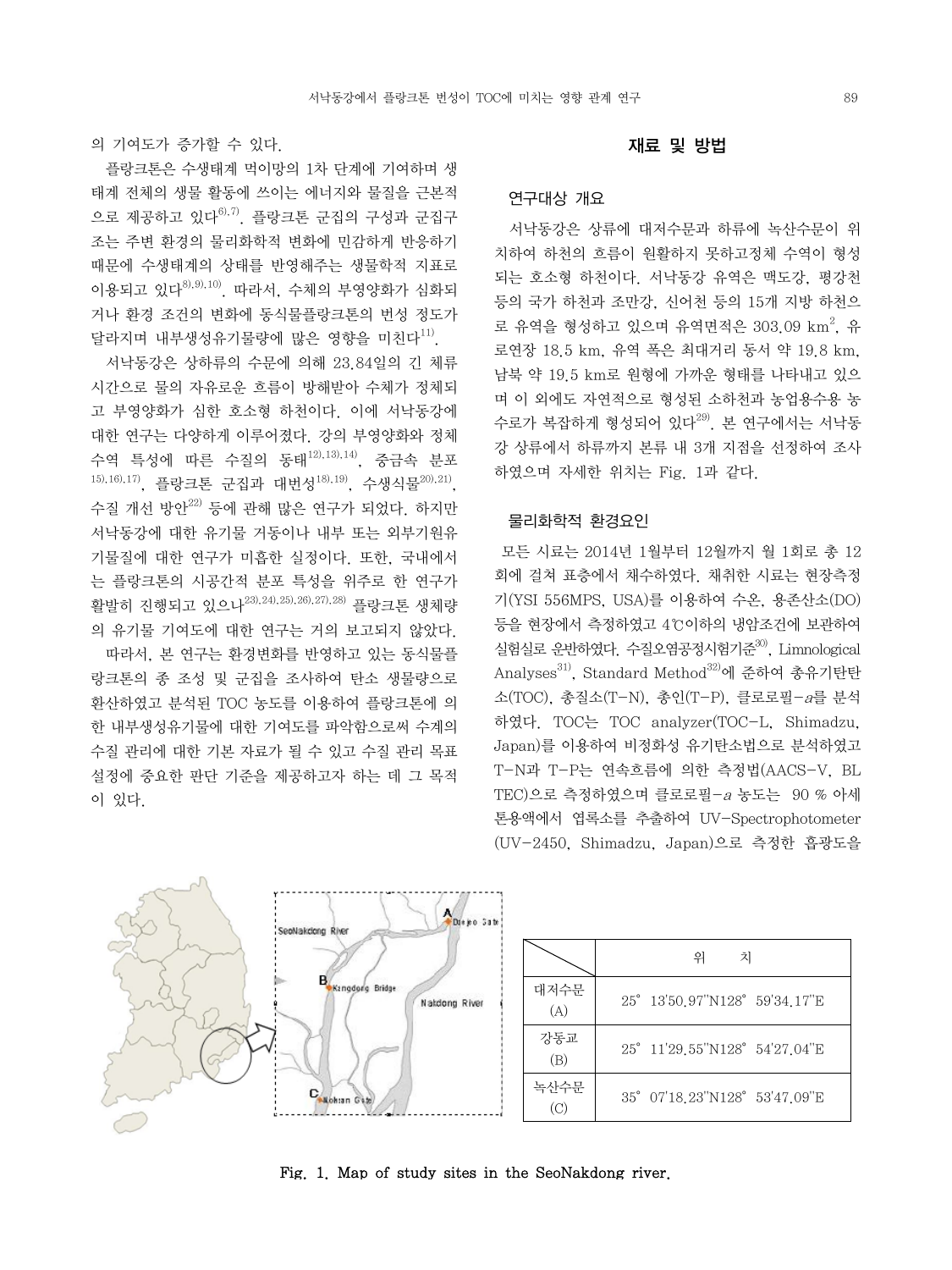얻어 계산하였다. 강우량은 국가 수자원관리 종합시스템  $^{29)}$  및 기상청 $^{33)}$ 에 게재된 우영정보 자료를 참고하였다.

## 동식물플랑크톤 군집 조사

 동식물플랑크톤은 표층수 2 L를 채수하여 Lugol 용액으 로 고정한 후 10 ㎛-pore size 체로 걸러 20 mL로 농축 하였다. 이 후 균질한 농축 시료 1mL을 Sedgwick-Rafter counting chamber에 넣고 광학현미경(AXIO imager A2, ZEISS, Germany)으로 200배 ∼ 400배율 하에 가능한 모든 플랑크톤을 동정하였다. 식물플랑크톤 의 종 조성과 군집은 남조류, 규조류, 녹조류, 편모조류로 분류하여 한국담수조류도감<sup>34)</sup>. Freshwater algae of North America<sup>35</sup>, http://www.algaebase.org<sup>36)</sup>를 참고하여 동정하고 계수하였다. 식물플랑크톤의 탄소생 물량은 동정시 출현종의 모양과 사이즈를 측정하여 Kellar et al.  $(1980)^{37}$ , Helmut $(1999)^{38}$ , Jun et al.(2003)<sup>39)</sup>이 제시한 공식으로 세포체적(V, μm<sup>3</sup>)을 계산 하였고 호소환경조사지침 $^{40)}$ , Strathmann $(1967)^{41}$ 에 의 해 제시된 식에 세포체적을 탄소량(㎍ C/L)으로 환산하였 다. 동물플랑크톤은 윤충류, 지각류, 요각류로 구분하여 한국담수동물플랑크톤도감<sup>42)</sup>, Balcer et al. (1984)<sup>43)</sup>,  $Edward(1984)^{44)}$ 에 따라 동정된 출현종의 모양과 사이즈 를 측정하였다. 윤충류는 Downing and  $Rigler(1984)^{45}$ , Edward $(1984)^{44}$ 에 의한 식으로 체적  $(V, \mu m^3)$ 을 계산한 후 비중 1.025로 가정하여 습중량을 구하고 습중량의 10 %를 건중량으로 하였다. 그러나 윤 충류 Asplanchna는 다른 종에 비해 수분함량이 많아 습 증량의 4 %를 건중량으로 하였다 $^{46)}$ . 지각류와 요각류의 건중량은 Length-Dry weight 관계식으로 계산하였다  $47$ ). 동물플랑크톤의 탄소생물량( $\mu$ g C/L)은 동물플랑크톤 건중량의 48 %로 구하였다48).

## 분석 자료의 처리

 조사된 결과들의 도표는 SigmaPlot (10.0 for Windows)을 이용하였고, 각 조사 항목 간의 상관관계 분 석은 Pearson's correlation analysis로 통계적 유의 성은 P<0.05을 기준으로 평가하였다.(SPSS 10.0)

## 결과 및 고찰

물리화학적 환경 요인

조사 기간 동안의 물리화학적 환경요인은 Fig. 2에 나타

냈다. 강수량은 1693.1 mm로 평년(1981년 ∼ 2010년) 1519.1 mm보다 많았고 계절적으로 여름철에 연강수량의 약 51 %로 평년과 유사하였으나, 8월에 642.2 mm로 연 강수량의 약 38 %를 차지하는 집중 강우현상이 있었다. 수온은 각 조사지점간의 큰 차이를 보이지 않았고 1월에 2.5 ℃로 가장 낮았고 7월 ∼ 9월에 25 ℃ 이상으로 높게 조사되었다. 용존산소(DO)는 저수온기인 1월∼3월, 12월 에 높았고 고수온기인 6월 ∼ 9월에 낮았다. 총유기탄소 (TOC)는 평균 (3.6±1.3) mg/L였으며 4월과 6월 ∼ 8월 에 높게 나타났다. 영양염류는 계절적 변동을 뚜렷하게 반 영하지 못하였으며 총질소(T-N)는 평균 (2.601±0.85) mg/L였으며 6월 ∼ 8월에 다른 시기에 비해 낮았으나 총 인(T-P)는 평균 (0.098±0.17) mg/L로 T-N 분포와 달 리 여름철인 6월 ∼ 8월에 높게 조사되었다.

 N/P ratio는 1월에 286으로 가장 높았고 8월과 10월 10 미만으로 나타났다. N/P<10이면 질소가 조류생장 제 한인자이고 N/P>10이면 인이 조류생장 제한인자임을 고 려하면 서낙동강은 8월과 10월을 제외하고는 영양염류 중 인이 주요 조류생장 제한 인자인 것으로 판단할 수 있 었다. 클로로필-a 농도는 여름철인 6월과 7월에 가장 높 게 조사되었다.(Fig. 3) 일반적으로 서낙동강은 주로 겨 울철에 높은 농도의 클로로필-a 농도가 보고되는 것과 달리25),26),27),28),49) 본 연구에서는 수온이 낮은 1월 ∼ 2월 에 클로로필-a 농도가 낮은 이유는 다른 물리화학적 환 경요인보다 N/P ratio가 50 이상으로 인이 조류 생장 제 한요인으로 작용했기 때문인 것으로 판단된다.

#### 동식물플랑크톤 종 조성 및 군집 변화

 식물플랑크톤의 현존량에 의한 종조성 및 군집 구조는 Fig. 4에 나타냈다. 수온이 상승하는 시기인 여름철에 남 조류가 우점하였고 연중 규조류, 녹조류가 출현하였다. 1 월 ~ 3월에 규조류 Stephanodiscus hantzschii, Synedra acus, Cyclotella meneghiniana 등이 0.7±0.06의 높은 우점을 나타낸 후 5월∼9월에 남조류 Microcystis aeruginosa, Microcystis wegenbergii 등이 0.5±0.10로 우점하였으나 이 밖에 Aulacoseira italica, Aulacoseirla granulata f. spiralis, Fragillaria crotonensis 등이 조 사되었다.(표 1) 동물플랑크톤은 윤충류가 연중 출현하여 우점도지수 0.5 ± 0.10으로 조사되었으며 Brachionus calyciflorus, Polyarthra euryptera, Keratella cochlearis, Trichocerca capucina가 주로 나타났다. 4 월, 5월과 11월에 지각류인 Bosmina longirostris가 일 시적으로 증가하였으며 요각류인 Nauplius와 Cyclops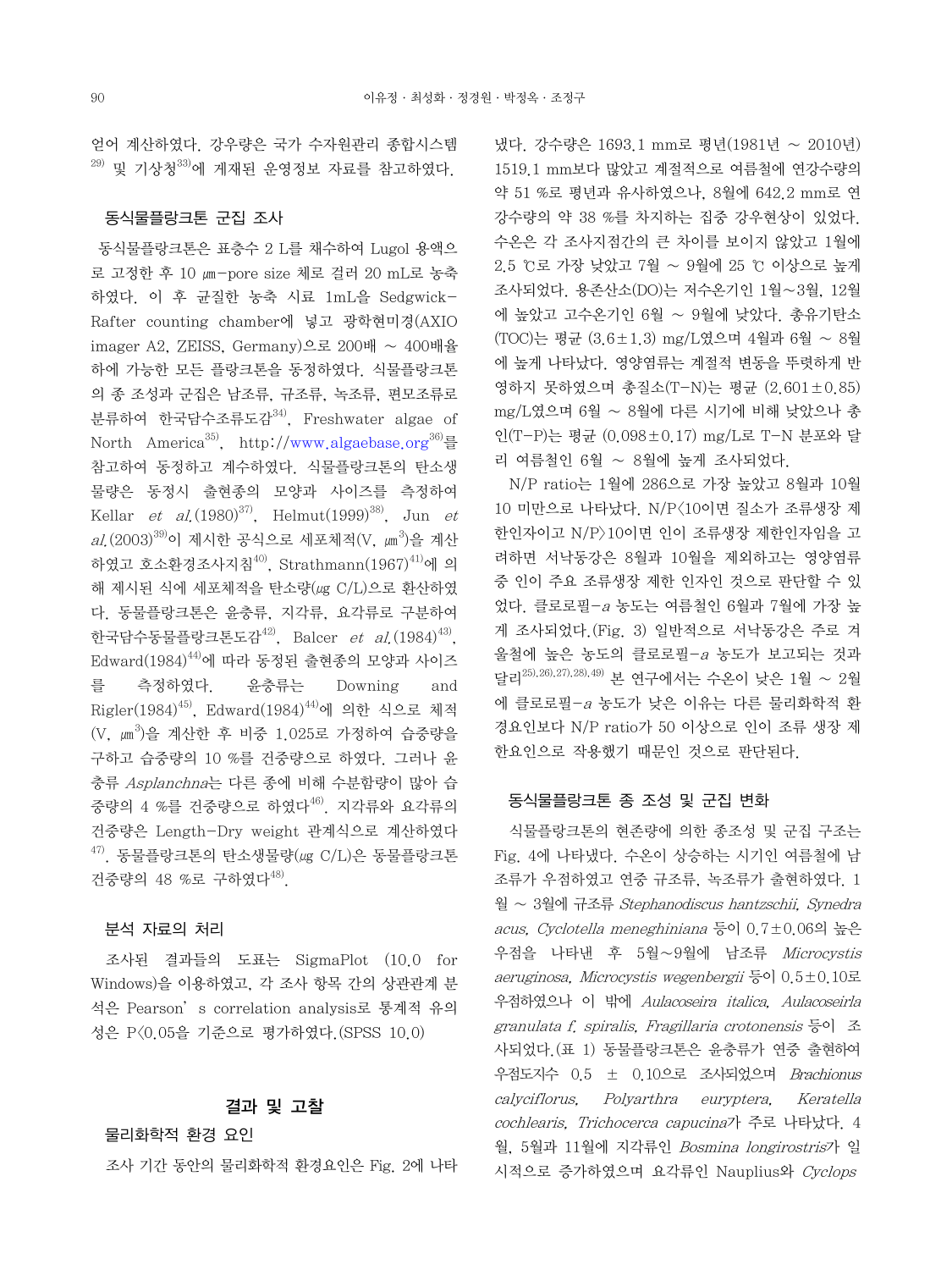

Fig. 2. Temporal variation in Precipitation(A), Water temperature(B), DO(C), TOC(D) T-N(E) and T-P(F) at station Daejea, Kangdong Bri. and Noksan.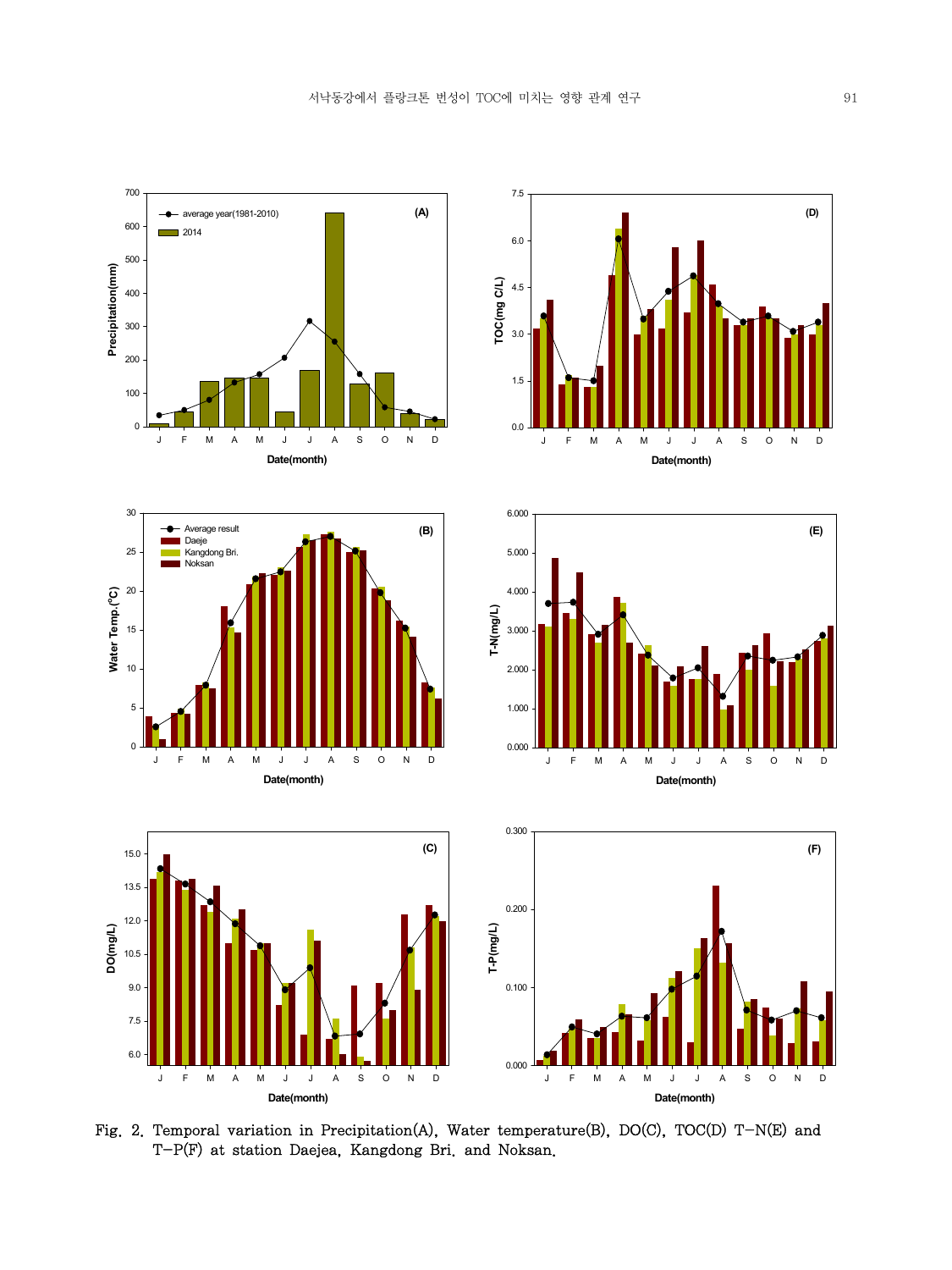

Fig. 3. Temporal variation in N/P ratio(A) and Chl-a(B) at station Daejea, Kangdong Bri. and Noksan.

속이 조사되었으나 20% 미만의 낮은 비율을 차지하였 다.(Fig. 5) 동물플랑크톤의 군집이 특히 4월 ∼ 5월과 9 ∼11월에 증가할 때 식물플랑크톤의 현존량은 급격히 감 소하는 것을 볼 수 있었으며 이는 Wetzel  $(2001)^{2}$ 에서 보였던 동물플랑크톤의 식물플랑크톤에 대한 섭식활동으 로 일시적 청수현상(Clear Water Phase)을 일으키는 것 과 동일한 현상이 일어나는 것으로 볼 수 있었다.(Fig. 6) 탄소 생물량에 의한 동식물플랑크톤의 우점 비율은 현존 량에 의한 우점종과 다소 달랐으며 이는 김 등(2005) $^{50)}$ 와 엄 등 $(2006)^{51}$ 의 연구와 유사한 결과였다. (표 2) 식물플 랑크톤의 경우, 1월 ∼ 4월, 12월에 규조류 Stephanodiscus hantzschii, Synedra acus, Synedra ulna, Aulacoseira italica, Cyclotella meneghiniana 가 우점하여 현존량에 의한 우점종과 유사하였으나 이후



Fig. 4. Temporal variation of phytoplankton community abundance in SeoNakdong river in 2014.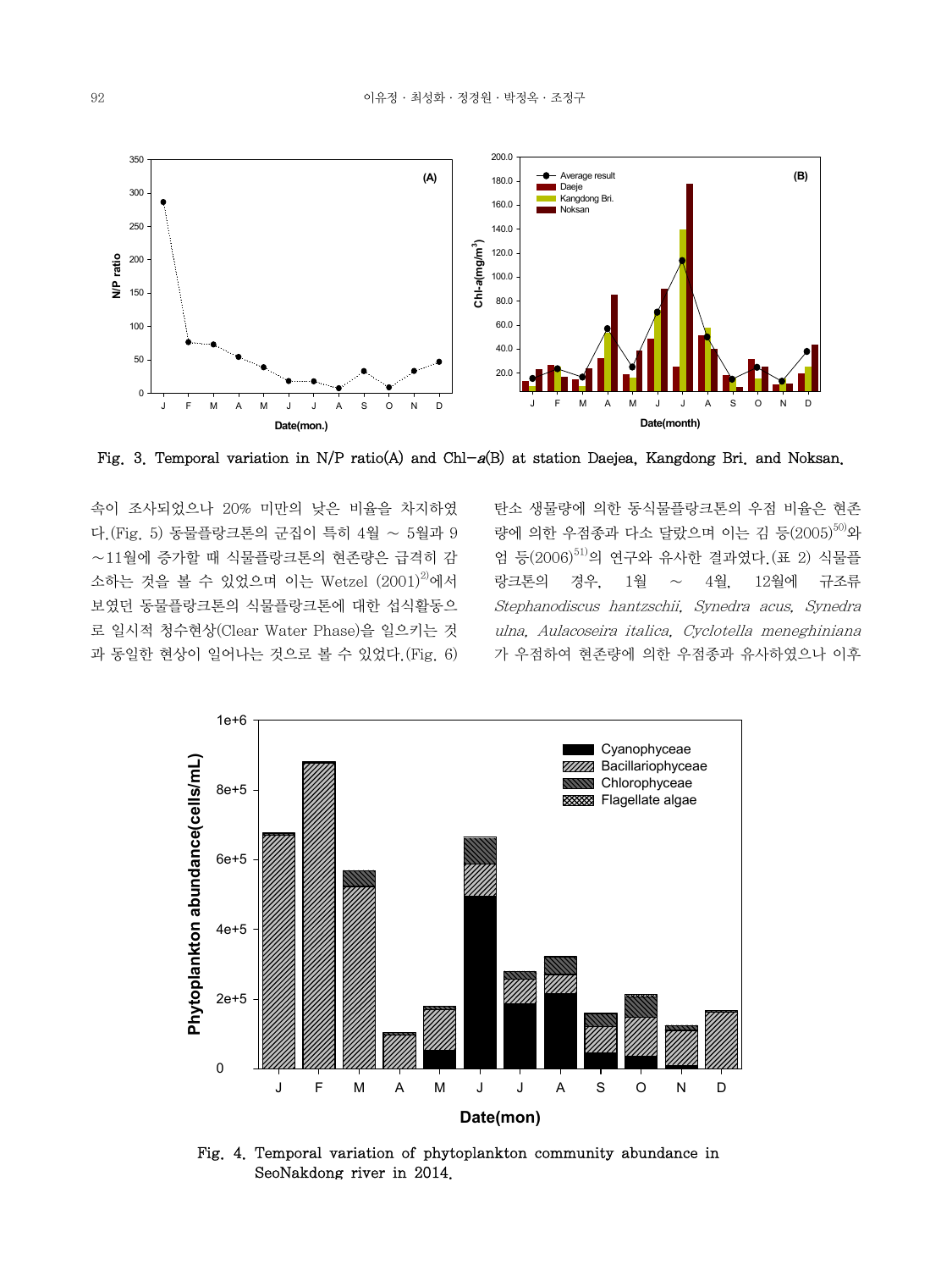5월 ∼ 11월까지 남조류 Microcystis aeruginosa, Anabaena flos-aquae, Anabaena spiroides, Microcystis wegenbergii 등이 지속적으로 나타나면서 우점을 보였다. 동물플랑크톤은 현존량에 의한 우점종 구

성과 상당히 달리 지각류 Bosmina longirostris와 요각 류 Cyclops 속이 연중 높게 나타났으며 개체 밀도에 비해 소형인 윤충류 Polyarthra euryptera, Keratella cochlearis가 6월과 8월, 12월에 높게 조사되었다.



Fig. 5. Temporal variation of zoolankton community abundance in SeoNakdong river in 2014.



Fig. 6. Comparison between phytoplankton abundance and zooplankton abundance.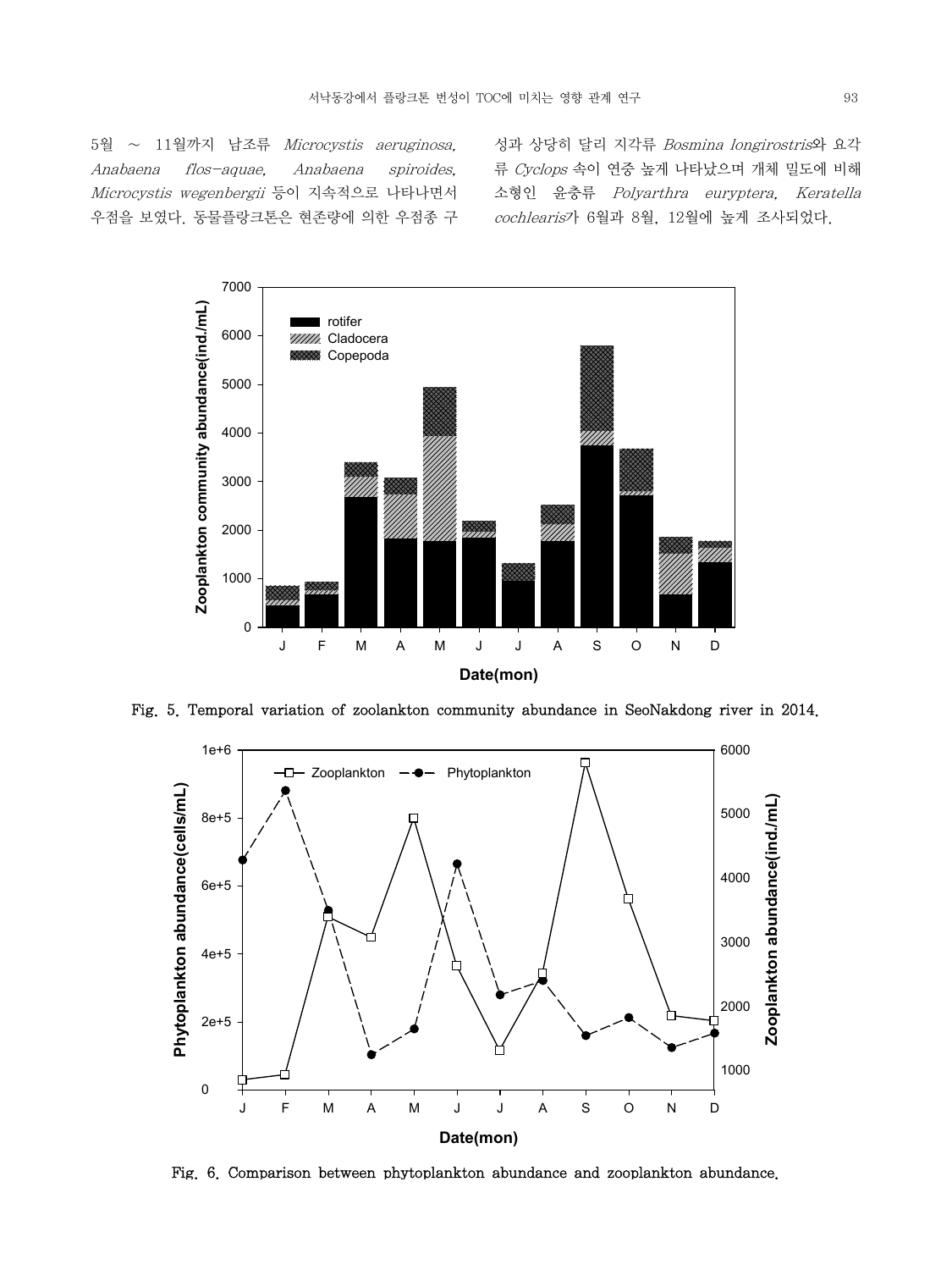|      | The 1 <sup>st</sup> dominant species $(\%)$ |                                 | The $2^{nd}$ dominant species $(\%)$      |                              |
|------|---------------------------------------------|---------------------------------|-------------------------------------------|------------------------------|
|      | Phytoplankton                               | Zooplankton                     | Phytoplankton                             | Zooplankton                  |
| Jan. | Stephanodiscus<br>hantzschii(79%)           | Polyarthra euryptera(28%)       | Cyclotella meneghiniana(4%)               | Nauplius (23%)               |
| Feb. | Stephanodiscus hantzschii(59%)              | Brachionus<br>calyciflorus(21%) | Synedra acus(13%)                         | Polyarthra euryptera(21%)    |
| Mar. | Stephanodiscus hantzschii(66%)              | Polyarthra euryptera(42%)       | Synedra acus(18%)                         | Brachionus calyciflorus(14%) |
| Apr. | Synedra acus(60%)                           | Keratella cochlearis(38%)       | Aulacoseira italica(13%)                  | Bosmina longirostris(30%)    |
| May  | Microcystis aeruginosa(31%)                 | Bosmina longirostris(42%)       | Aulacoseira granulata f.<br>spiralis(30%) | Cyclops copepoda(13%)        |
| Jun. | Microcystis aeruginosa(41%)                 | Keratella cochlearis(48%)       | Microcystis itchyoblabe(20%)              | Keratella valga(18%)         |
| Jul. | Microcystis aeruginosa(29%)                 | Keratella cochlearis(32%)       | Microcystis wegenbergii(18%)              | Nauplius $(17%)$             |
| Aug. | Microcystis aeruginosa(32%)                 | Polyarthra euryptera(46%)       | Microcystis wegenbergii(18%)              | Bosmina longirostris(13%)    |
| Sep. | Aulacoseira granulata f.<br>spiralis(20%)   | Polyarthra euryptera(30%)       | Microcystis aeruginosa(16%)               | Keratella cochlearis(29%)    |
| Oct. | Aulacoseira granulata f.<br>spiralis(10%)   | Keratella cochlearis(27%)       | Cyclotella meneghiniana(5%)               | Nauplius $(9\%)$             |
| Nov. | Aulacoseira granulata f.<br>spiralis(57%)   | Bosmina longirostris(44%)       | Fragilllaria crotonensis(5%)              | Polyarthra euryptera(13%)    |
| Dec. | Cyclotella meneghiniana(68%)                | Keratella cochlearis(37%)       | Aulacoseira italica(8%)                   | Bosmina longirostris(15%)    |

# Table 1. Zooplankton and phytoplankton abundances of dominant species in the SeoNakdong river from Jan. to Dec., 2014

# Table 2. Zooplankton and phytoplankton carbon biomass of dominant species in the SeoNakdong river from Jan. to Dec., 2014

|      | The 1 <sup>st</sup> dominant species $(\%)$ |                           | The $2^{nd}$ dominant species (%)      |                           |
|------|---------------------------------------------|---------------------------|----------------------------------------|---------------------------|
|      | Phytoplankton                               | Zooplankton               | Phytoplankton                          | Zooplankton               |
| Jan. | Stephanodiscus<br>hantzschii(66%)           | Bosmina longirostris(51%) | Synedra ulna(14%)                      | Cyclops copepoda(28%)     |
| Feb. | Stephanodiscus<br>hantzschii(48%)           | Cyclops copepoda(45%)     | Synedra acus(23%)                      | Bosmina longirostris(41%) |
| Mar. | Stephanodiscus<br>hantzschii(49%)           | Bosmina longirostris(51%) | Synedra acus(27%)                      | Cyclops copepoda(22%)     |
| Apr. | Synedra acus(62%)                           | Bosmina longirostris(78%) | Aulacoseira italica(7%)                | Cyclops copepoda(16%)     |
| May  | Microcystis aeruginosa(84%)                 | Bosmina longirostris(79%) | Aulacoseira italica<br>f. spiralis(1%) | Cyclops copepoda(14%)     |
| Jun. | Microcystis aeruginosa(49%)                 | Cyclops copepoda(30%)     | Microcystis<br>wegenbergii(17%)        | Keratella cochlearis(16%) |
| Jul. | Microcystis aeruginosa(26%)                 | Cyclops copepoda(49%)     | Microcystis<br>wegenbergii(19%)        | Nauplius(19%)             |
| Aug. | Microcystis aeruginosa(24%)                 | Bosmina longirostris(70%) | Anabaena flos—aquae(21%)               | Polyarthra euryptera(9%)  |
| Sep. | Anabaena spiroides(27%)                     | Bosmina longirostris(30%) | Microcystis aeruginosa(24%)            | Cyclops copepoda(23%)     |
| Oct. | Anabaena macrospora(58%)                    | Cyclops copepoda(24%)     | Microcystis aeruginosa(13%)            | Nauplius(22%)             |
| Nov. | Anabaena spiroides(56%)                     | Bosmina longirostris(87%) | Anabaena macrospora(26%)               | Cyclops copepoda(6%)      |
| Dec. | Cyclotella meneghiniana(49%)                | Bosmina longirostris(68%) | Aulacoseira italica(7%)                | Keratella cochlearis(6%)  |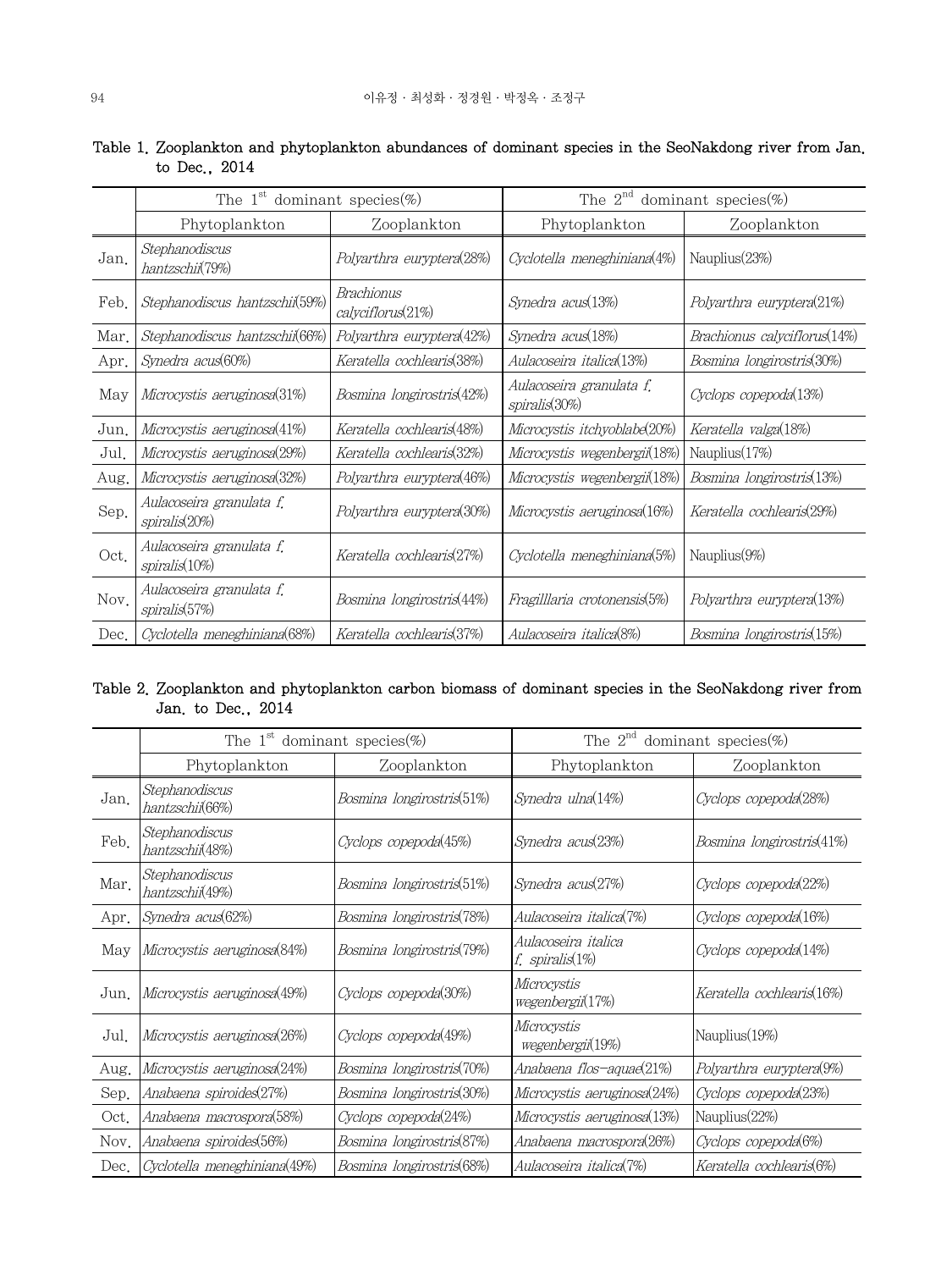서낙동강 수계 내의 월별 TOC 농도에 대한 클로로필-<sup>a</sup> 농도 변화를 Fig. 7에 나타냈다. 조사 기간 동안의 TOC 와 클로로필 농도의 상관도는 r= 0.418(t-test, p < 0.05)로 낮게 나타났다. 국내외 담수 및 해양에서 연구한 클로로필과 TOC(DOC + POC)의 높은 상관성과 상반된 결과로 이는 주로 강우에 의한 외부 오염부하의 증가, 계 절적 영향, 영양상태 및 동물플랑크톤의 섭식 작용, 박테 리아의 분해 등이 영향을 미친 것으로 사료되었다(Fig.

 $7(A))$  $^{52),53)}$ . 겨울철에서 봄철로 계절이 바뀌면서 수온이

TOC와 클로로필-a 농도, 플랑크톤 탄소량과 상관성

상승하는 3월 ∼ 5월에 클로로필 농도와 TOC 농도가 특 히 상관성이 떨어지는 것은 동물플랑크톤의 식물플랑크톤 에 대한 섭식 활동이 커지면서 동물플랑크톤의 현존량이 식물플랑크톤의 현존량을 대체하여 클로로필 농도가 낮아 져도 TOC 농도는 영향을 덜 받는 것으로 볼 수 있었다. 이는 동물플랑크톤 중 크기가 비교적 큰 요각류와 지각류 는 몸집이 작은 윤충류보다 개체당 높은 섭식율을 가짐으 로 상대적으로 낮은 밀도에도 식물플랑크톤에 상당한 포 식압을 주며 일반적으로 몸집이 큰 지각류가 윤충류보다 더욱 효과적으로 식물플랑크톤의 생물량을 조절할 수 있



Fig. 7. Variation of chlorophyll concentration along TOC concentration in the year 2014 (A) and variation of chlorophyll concentration along TOC concentration from May to September (B).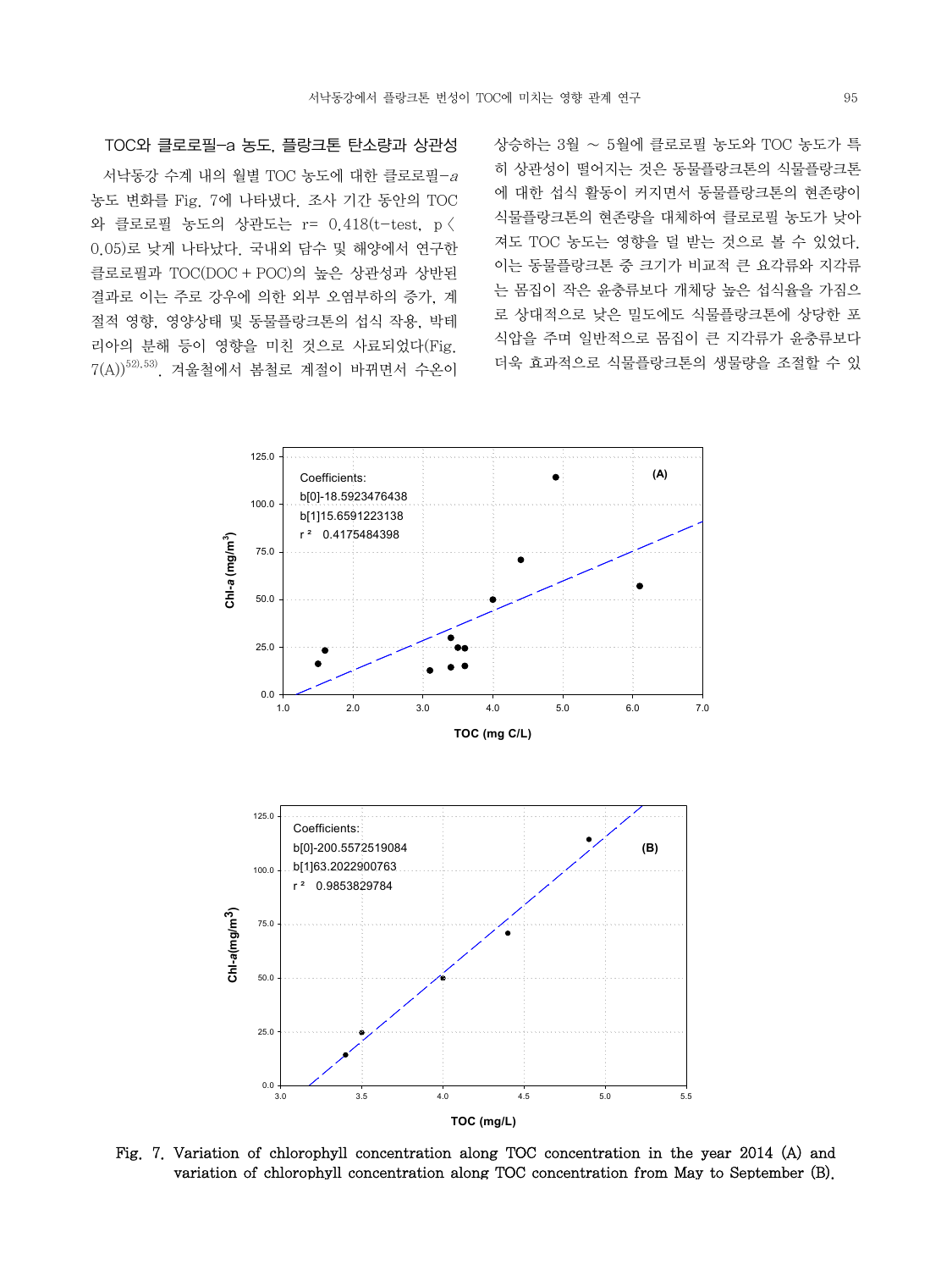음에 기인한다.54),55) 그러나, 6월 ∼ 9월에 클로로필과 TOC의 관계는 r= 0.985(t-test, p< 0.02)로 높은 상관 관계를 보임으로 하절기에 남조류의 번성이 TOC 농도에 영향을 미친 것으로 판단되었다. 식물플랑크톤의 대번성 이 일어나서 용존유기물질 부하와 비례하며 식물플랑크톤 의 대증식의 산물로 분해과정에서 유기물질이 생성되는 것으로 보는 Ochiai et al.  $(1979)^{56}$ 와 Morten et  $al.$  (2000)<sup>57)</sup>의 연구와 유사한 결과를 얻었다. (Fig. 7(B)) 식물플랑크톤 군집별 TOC 기여도를 보면 5월 ∼ 11월 까지의 남조류의 탄소 생물량이 가장 많은 영향을 미쳤으

며 동물플랑크톤의 군집 중에서는 3월 ∼ 5월과 11월 ∼ 12월에 지각류의 탄소 생물량이 TOC에 미치는 영향이 가장 컸다.(Fig. 8) 동식물 플랑크톤의 TOC에 대한 기여 율은 1월, 10월과 12월에 10 % 미만으로 낮은 비율을 보 였고 5월에 55 %의 가장 높은 비중을 차지하였다.(Fig. 9) 이는 환경 변화를 반영하여 동식물 플랑크톤의 종조성 과 군집에 변화가 생기게 되어 유기물질량에 대한 기여에 변동이 생기는 것으로 파악할 수 있었다. 특히, 강우시 유 역으로부터 유입되는 외부기원유기물의 부하량에 따라 TOC 농도가 영향을 받는 것으로<sup>58)</sup> 6월 ~ 8월에



Fig. 8. Comparison the phytoplankton community carbon biomass and zooplankton community carbon biomass along TOC concentration.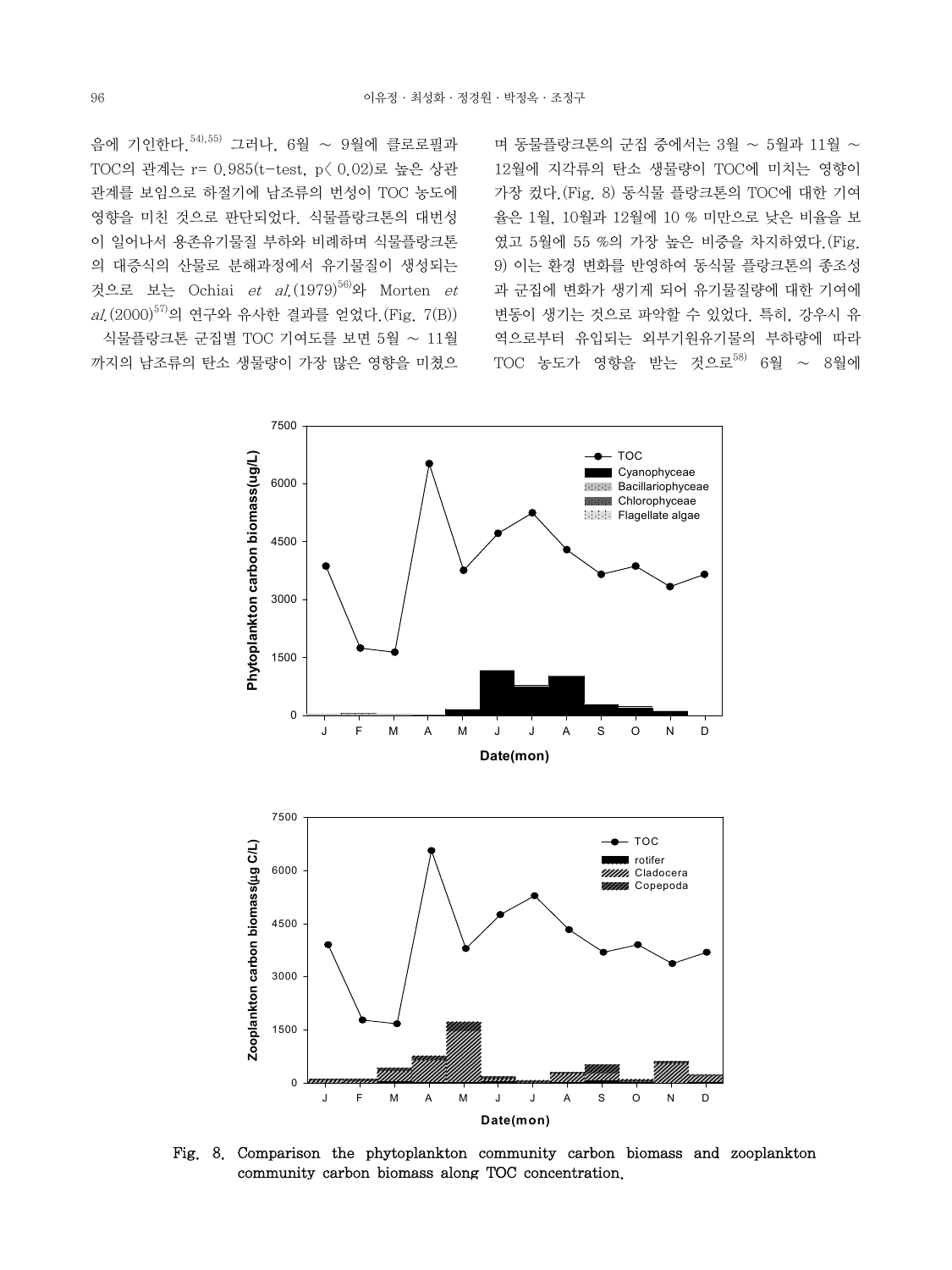

Fig. 9. Temporal average variation of phytoplankton carbon biomass and zooplankton carbon biomass along TOC concentration at the 3 stations of the SeoNakdong river.

Microcystis aeruginosa, Microcystis wegenbergii, Anabaena flos-aquae, Anabaena spiroides 등 남조 류의 대번성이 일어났으나 30 % 내외의 기여율을 보인 것은 하절기 집중 강우에 의한 외부기원유기물에 의한 영 향이 있었던 것으로 판단되었다.

 이상의 결과로 서낙동강 수계에서 영양염류는 계절적 으로 뚜렷한 차이를 나타내지 못했으나 긴 체류 시간과 함께 봄철 수온 상승에 따른 동물플랑크톤의 섭식압으로 식물플랑크톤의 현존량이 감소하고 동물플랑크톤의 현존 량이 증가하면서 내부생성유기물에 영향을 미쳤다. 또한, 하절기 남조류에 의한 식물플랑크톤 대발생이 내부기원유 기물 기여도를 증가시키기도 하였으나 집중 호우에 의한 수체 외부의 영향도 나타났다. 따라서, 수계 내의 동식물 플랑크톤의 Microbial loop에 따른 생물학적 요인과 강 우 등의 기상학적, 계절적 환경요인, 영양 물질의 동태에 따라 다양하고 복합적으로 내·외부기원유기물이 TOC농 도에 영향을 미침으로 볼 수 있었으며 이러한 결과로 비 추어볼 때 보다 지속적인 모니터링을 수행하여 체계적이 고 정확한 정보 축적에 따른 수질 관리 방향을 제시할 필 요가 있을 것으로 판단된다.

## 결 론

 부산지역 수계 중 상하류 수문에 의해 물의 흐름이 자 유롭지 못한 대표적 호소형 하천인 서낙동강에서 환경변 화를 반영하는 동식물플랑크톤 종 조성 및 군집 특성을 파악하고 이에 의한 내부생성유기물의 기여도를 TOC 농 도에 대해 파악하고자 하였다.

- 1. 영양염류는 계절적 변동을 뚜렷하게 반영하지 못하는 경향이 있었다. N/P ratio는 1월에 286으로 가장 높 았고 8월과 10월 10 미만으로 나타났다. 클로로필-<sup>a</sup> 농도는 6월과 7월에 가장 높게 조사되었으나 수온이 낮은 1월 ∼ 2월에 많은 서낙동강 식물플랑크톤 연구 와 달리 낮게 조사되었으며 이는 주로 인이 조류생장 제한요인으로 작용했을 것으로 판단된다.
- 2. 규조류 Stephanodiscus hantzschii 등이 1월 ∼ 3월 에 0.7 ± 0.06의 높은 우점을 나타냈으며 5월 ∼ 9월 에 남조류 Microcystis aeruginosa 등이 0.5 ± 0.10로 우점하였다. 동물플랑크톤은 윤충류가 연중 출현하여 우점도지수 0.5 ± 0.10이었으며 Brachionus calyciflorus, Polyarthra euryptera, Keratella cochlearis가 주로 나타났다. 4월, 5월과 11월에 지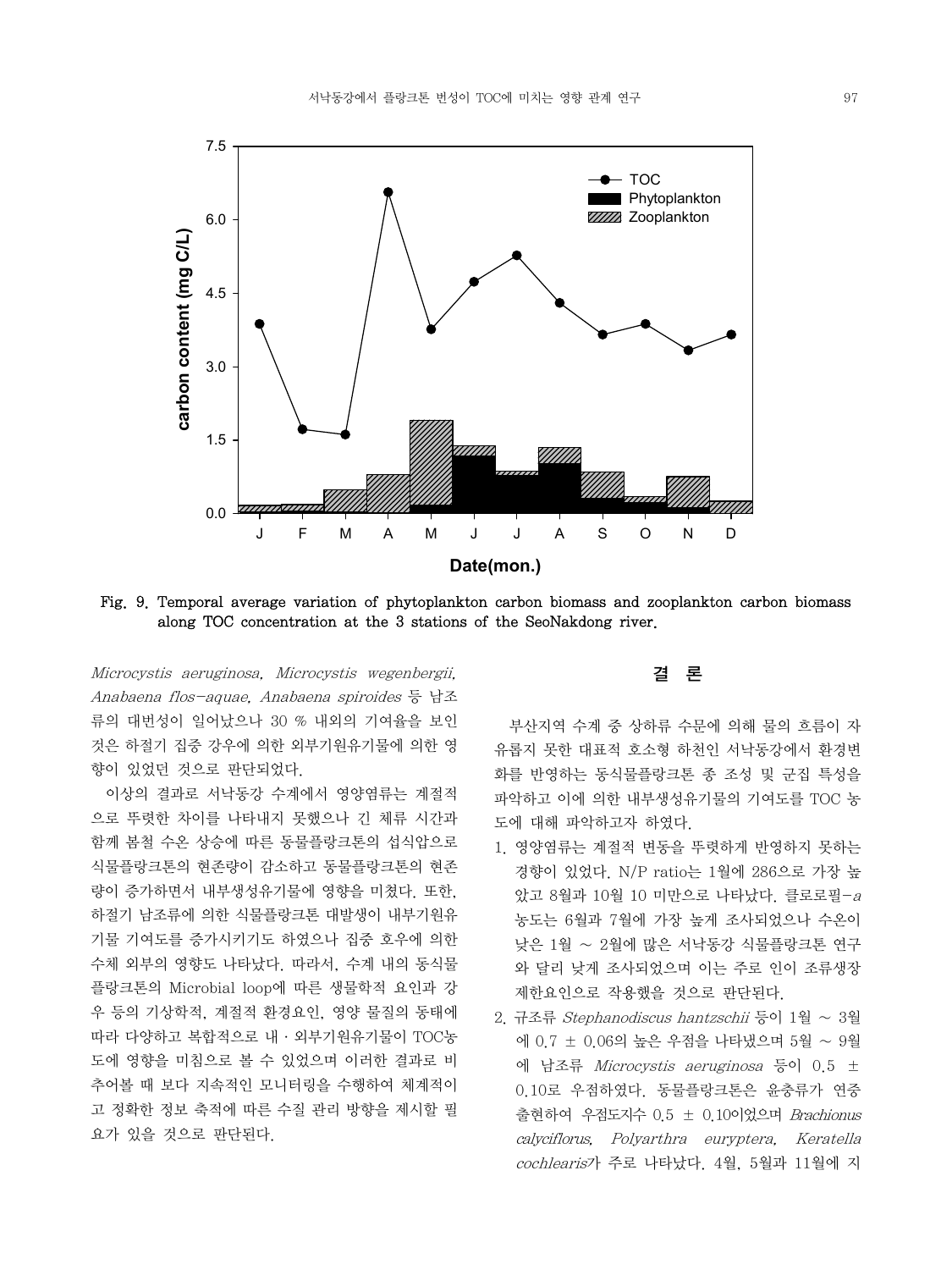각류인 Bosmina longirostris가 일시적으로 증가하 였으며 요각류인 Nauplius와 Cyclops 속이 조사되었 으나 20 % 미만의 낮은 비율을 차지하였다.

- 3. 조사기간 동안의 TOC와 클로로필 농도의 상관도는 r= 0.418(t-test, p< 0.05)로 낮게 나타났다. 그러나, 6월 ∼ 9월에 클로로필과 TOC의 관계는 r=0.985 (t-test, p< 0.02)로 높은 상관관계를 보임으로 하절 기에 남조류의 번성이 TOC 농도에 영향을 미친 것으 로 판단되었다.
- 4. 식물플랑크톤 군집 중 5월 ∼ 11월까지 남조류의 탄소 생물량이 TOC에 가장 많은 영향을 미쳤으며 동물플랑 크톤의 군집 중에서는 3월 ∼ 5월과 11월 ∼ 12월에 지각류의 탄소 생물량이 TOC에 미치는 영향이 가장 컸다. 동식물 플랑크톤의 TOC에 대한 기여율은 1월과 10월, 12월에 10 % 미만으로 낮은 비율을 보였고 5월 에 55 %의 가장 높은 비중을 차지하였다. 이는 물리화 학적 환경적 요인이 영향을 미치는 것으로 특히, 강우 에 의한 외부기원유기물의 부하량에 따라 TOC 농도가 영향을 받았음을 알 수 있었다.

 따라서, 이상의 결과로 서낙동강 수계에서 동식물플랑 크톤의 Microbial loop에 따른 생물학적 요인과 강우 등 의 기상학적, 계절적 환경요인, 영양 물질의 동태에 따라 다양하고 복합적으로 내·외부기원유기물이 TOC농도에 영향을 미침으로 볼 수 있었으며 이러한 결과로 비추어볼 때 보다 지속적인 모니터링을 수행하여 체계적이고 정확 한 정보 축적에 따른 수질 관리 방향을 제시할 필요가 있 을 것으로 판단된다.

# 참고문헌

- 1. Owens, N.J.R., "Natural variation in 15N in the marine environment", Advances in Marine Biology, 24, pp. $390 \sim 451(1987)$ .
- 2. Wetzel, R.G., Limnology Lake and River  $E \text{cosystems} (3rd \text{ ed.}),$  Academic Press $(2001).$
- 3. Sharpe, Z., Principles of isotope geochemistry, Prentice Hall, USA(2007).
- 4. Larson, R.A., J.M. Hufnal Jr., "Oxidative polymerization of dissolved phenols by soluble and insoluble inorganic species", Limnol. Oceanogr., 25, pp. $505 \sim 512(1980)$ .
- 5. Hessen, D.O., L.J. Tranvik, Aquatic humic

substances-ecology and biogeochemistry, Springer-Verlarg, Berlin(1998).

- 6. Kim, H.W., K.H. Chang, K.S. Jeong, G.J. Joo, "The spring metazooplankton dynamics in the river-reservoir hybrid system(Nakdong River, Korea):Its role in controlling the phytoplankton biomass", Korea J. Limnol., 36, pp.420∼426(2003).
- 7. Keckeis, S., C. Baranyi, T. Hein, C. Holarek, P. Riedler, F. Schiemer, "The significance of zooplankton grazing in a floodplain system of the River Danube", J. Plankton Res., 25, pp.243∼ 253(2003).
- 8. Leppard, G.G., M. Munawar, "The ultrastructual indicators of aquatic ecosystem health", J. Aquat. Anim. Health, 1, pp.309∼317(1992).
- 9. Cairn, J., P.V., McCormick, B.R., Niederlehner, "A propose framework for developing indicators of ecosystem health", *Hydrobiologia*, 263, pp.1∼ 44(1993).
- 10. Bianchi, F., F. Acri, F.B. Aubry, A. Berton, A. Boldrin, E. Camatti, D. Cassin, A. Comaschi, "Can plankton communities be considered as bio-indicators of water quality in the Lagoon of Venice?", Mar. Pollut. Bull., Pollution Bulletin, 46, pp.964∼971(2003).
- 11. 환경부, 조류전문가 포럼 운영을 통한 조류관리체계 개선 연구 최종보고서(2013).
- 12. Kim, Y., "Chemical and bacteriological water quality of the Sonakdong River", Bull. Korean Fish Society, 19(4), pp.347∼355(1986).
- 13. Park, H., S. Yoo, B. Lee, J. Jeong, H. An, W. Park, "Pollution characteristics and application of river sediment of the Western Nakdong River", Korean J. Environmental Health Society, 27(1), pp.51∼55(2001).
- 14. Lee, N., Y. Kim, J. Kwon, C. Shin, "Two dimensional numerical modeling of water quality variation by gates operation in the Seonakdong River", J. the Korean Society of Water and Wastewater, 21(1), pp.101∼112(2007).
- 15. Park, H.J., J.K. Park, W.W. Park, "The distribution characteristics of heavy metals in the water, sediment and soil along the West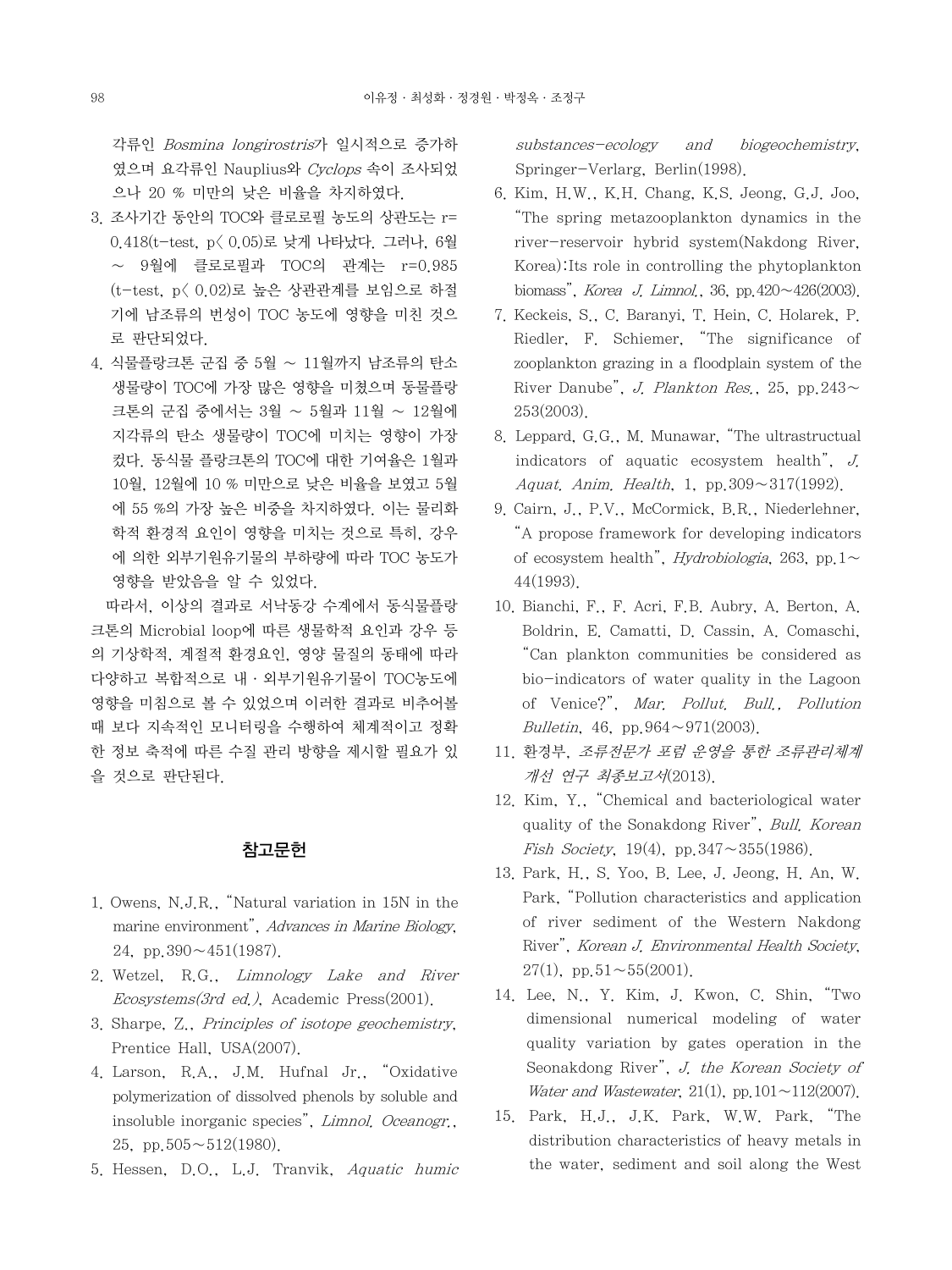Nakdong River", J. the Korean Environmental Sciences Society, 3(4), pp.409∼416(1994).

- 16. Hwang, S.C., B.H. Lee, W.W. Park, Y.E. Cheong, H.J. Park, S.U. Jeong, "A study on the relation between riverbed structure and pollutant concentration in down stream of Nakdong River", J. the Korean Environmental Sciences Society, 6(5), pp.513∼520(1997).
- 17. We, S.U., C.H. Yoon, B.Y. Min, "Horizontal distributions and their ecotoxicological implications relating to PCBs, DDTs, HCHs and HCB in sediments in the West Nakdong River", J. Life Science, 22(3), pp.332∼339(2012).
- 18. Jeon, S.I., S.J. Cho, "Primary productivity of phytoplankton in the shallow and hypertrophic river(Seonakdong River)", Korean J. Limnol. Society, 37(1), pp.57∼63(2004).
- 19. 김보경, 이상래, 이진애, 정익교, "분자모니터링을 이 용한 서낙동강과 남해 연안 플랑크톤 군집 분석", 한 국해양학회, 15(1), pp.25~35(2010).
- 20. 윤해순, 김구연, 김승환, 이원화, 이기철, "서낙동강 수질의 이화학적 특성과 수생관속식물의 분포", 한국 생태학회지, 25(3), pp.165∼173(2002).
- 21. 김구연, 김지윤, "서낙동강 본류 및 낙동강 둔치 습지 의 수생식물 생물량 분포", 한국하천호소학회, 47(1), pp.62∼69(2014).
- 22. 강태욱, 이상호, "서낙동강 호소형 하천의 수질 개선 방안에 대한 비교 분석", 한국방재학회, 13(3), pp.227∼237(2013).
- 23. 한명수, 어윤열, 유재근, 유광일, 최영길, "팔당호의 생태학적 연구 2. 식물플랑크톤의 군집 구조의 변화", 한국육수학회지, 28, pp.335∼344(1995).
- 24. 한명수, 이동석, 유근재, 박용철, 유광일, "팔당호의 생태학적 연구 3. 식물플랑크톤의 일차생산력과 광합 성 모델 parameters", 한국육수학회지, 32, pp.8∼ 15(1999).
- 25. 이정호, 권정남, 양상용, "낙동강의 식물플랑크톤 군집 의 계절 변화", Algae, 17(4), pp.267∼273(2002).
- 26. 이옥희, 이선애, 신재기, 조경제, "서낙동강-조만강 에서 식물플랑크톤의 변동과 수질 부영양화", 한국환 경과학회 학술발표논문집(2002.5월).
- 27. 최철만, 문성기, "서낙동강의 식물플랑크톤상과 군집 동태", 한국환경과학회 학술발표논문집(2005.5월).
- 28. 서정관, 이혜진, 정익교, "낙동강 하류부에서 Stephanodiscus속에 의한 수화 발생시 미생물 먹이 망 군집 동태", Korean J. environ. Biol., 28(3), pp.172∼178(2010).
- 29. 국토교통부, http://www.wamis.go.kr, 한국하천 일람(2012.1월).
- 30. 환경부, 수질오염공정시험기준(2012).
- 31. Wetzel and Likens, *Limnological Analyses* $(3<sup>rd</sup>)$ ed.), Springer, USA(2000).
- 32. APHA-AWWA-WEF, Standard methods for the examination of water and wastewater $(22^{th}$ ed.), APHA-AWWA-WEF, Washington D.C., USA(2012).
- 33. 기상청, http://www.kma.go.kr
- 34. 정용, 한국담수조류도감, 아카데미서적(1993).
- 35. John D.W., Robert G.S., Freshwater algae of North America-Ecology and Classification, Academic Press, USA(2003).
- 36. AlgaeBASE, http://www.algaebase.org
- 37. Kellar, P.E., S.A. Paulson, L.J. Paulson, Methods for biological, chemical and physical analyses in reservoirs, Technical Report, Lake Mead Limnological research center, Uni. Nevada, Las Vegas, USA(1980).
- 38. Helmut, H., "Biovolume calculation for pelagic and benthic microalgae", J. Phycol., 35, pp.403  $~\sim$ 424(1999).
- 39. Jun, S., Dongyan, L., "Geometric models for calculating cell biovolume and surface area for phytoplankton", J. of Plankton Res., 25, pp.1331∼1346(2003).
- 40. 환경부, 호소환경조사지침(2013).
- 41. Strathmann, R.R., "Estimating the organic carbon content of phytoplankton from cell volume or plasma volume", Limnol. Oceanogr., 12, pp.411∼418(1967).
- 42. 조규송, 한국담수동물플랑크톤 도감, 아카데미서적 (1993).
- 43. Balcer, M.D., N.L. Korda, S.I. Dodson, Zooplankton of the great lakes. A guide to the identification and ecology of the common crustacean species, the university of wisconsin Press(1984).